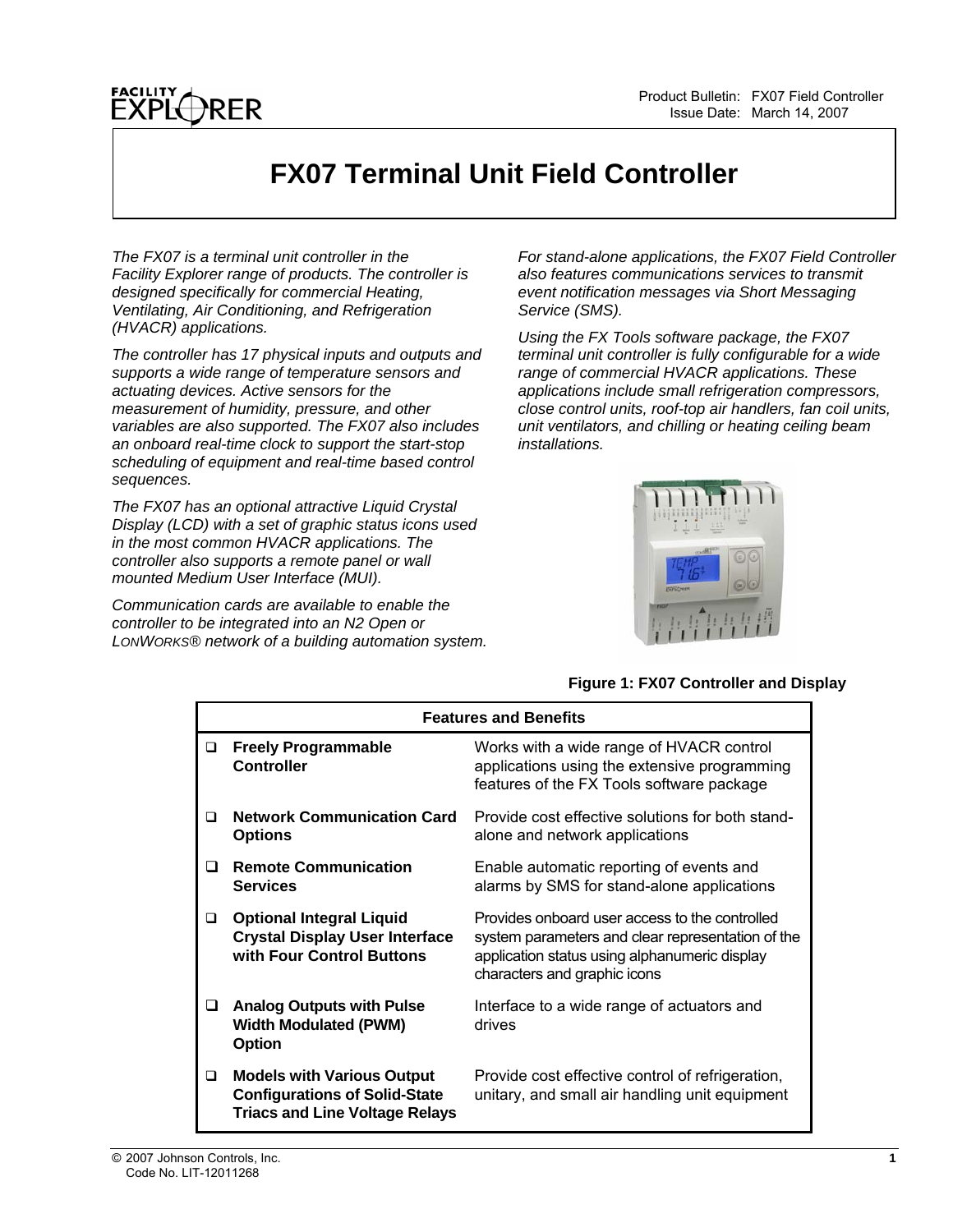### **Onboard Inputs and Outputs**

You can connect up to 17 physical inputs and outputs to the FX07, including:

- four Analog Inputs (AIs) (software configurable)
	- − A99 temperature
	- − Ni 1000 temperature
	- − PT1000 temperature
	- − NTC 10 K temperature
	- − Ratiometric (0.5-4.5 VDC)
	- 0-10 VDC
- five Digital (Binary) Inputs (DIs)
	- voltage free contacts
	- − with a pulse counter on DI1
- six Digital (Binary) Outputs (DOs) (model dependent)
	- six relays (line voltage contacts)
	- two triacs (24 V), three interlocked relays, one free (high power) relay
	- two triacs (24 V), four free relays
- two Analog Outputs (AOs) (model dependent)
	- − 2 x 0-10 VDC
	- − 1 x 0-10 VDC and 1 x Pulse Width Modulation (PWM) (100 Hz)

### **Integral LCD User Interface**

The optional integral LCD user interface (Figure 2) for the FX07 features:

- two display rows with four alphanumeric characters (13 segment)
- blue or red colored background
- graphic status icons: compressor, alarm, high pressure, low pressure, maintenance, heat, cool, defrost, and electric heat symbols
- key pad with four buttons for user commands
- navigation menu for user guidance

The integral user interface is fully configurable within the application design and typically provides:

- display of status information
- display and modification of setpoints
- display and modification of configuration parameters
- **2** FX07 Terminal Unit Field Controller Product Bulletin
- display for clearing and acknowledging of active alarms
- background lighting with red color when an alarm condition exists



**Figure 2: Detail of the LCD** 

### **Remote User Interface**

The FX07 also supports a remote user interface called an MUI. The MUI (Version 3) has a 4 x 26 character, backlit LCD screen, 6 push buttons and 10 status Light-Emitting Diodes (LEDs). The display, including its navigation menu, is completely configurable within the FX07 application design. See Figure 3. The following mounting styles are available:

- **Panel Mount:** Mounts up to 3 m (10 ft) from the FX07 controller. This user interface is powered at 24 VAC or 18 VDC through the FX07. A flat telephone cable is available for the connection of the power supply and data communications to the FX07 controller.
- **Wall Mount**: Mounts up to 300 m (1,000 ft) from the FX07. The wall mount user interface must be independently powered. The data communication requires a 3-wire shielded cable (not provided) for the connection to the remote display to the FX07 controller.



**Figure 3: Panel or Wall Mount User Interface**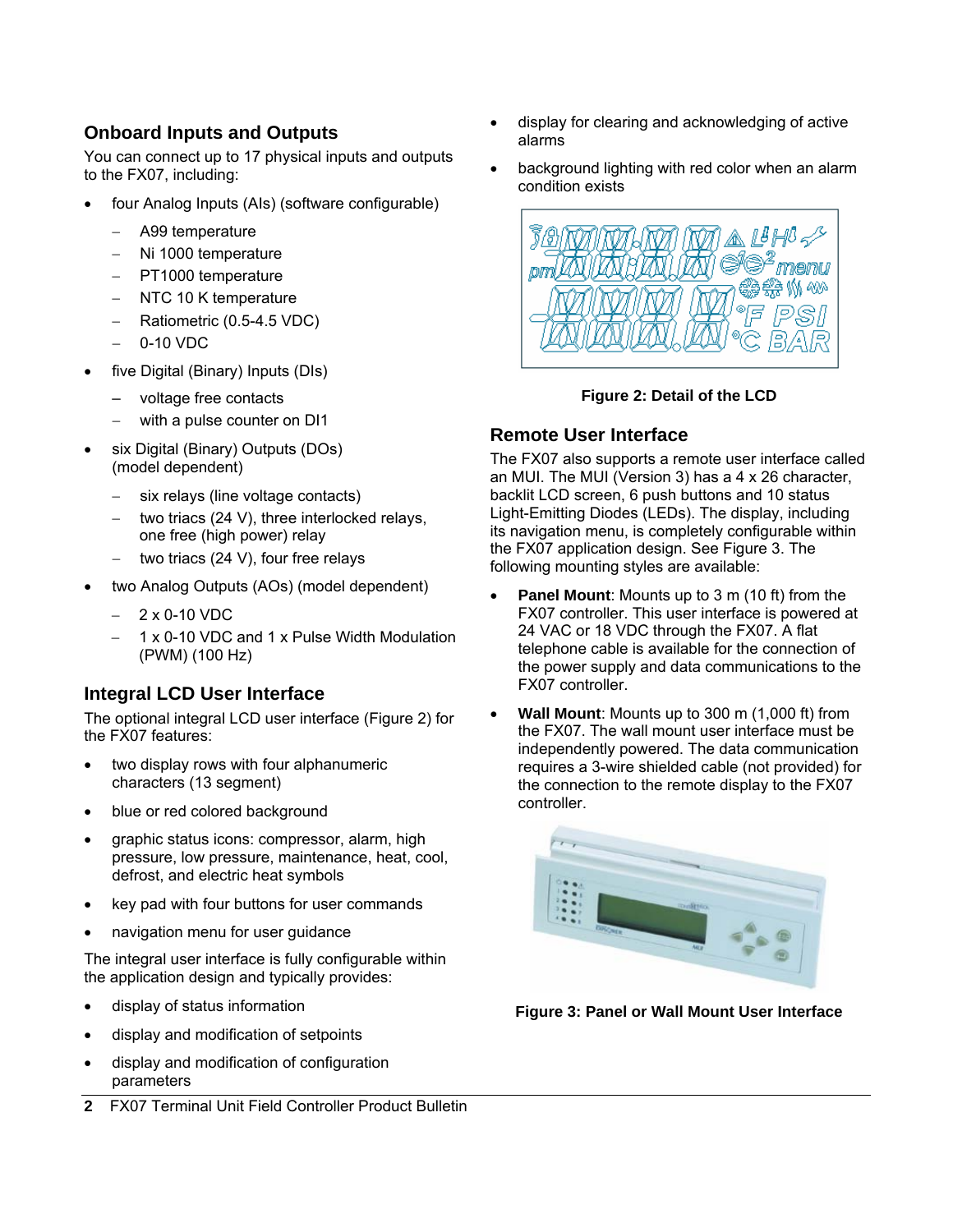### **Communication Card Options**

You can operate the FX07 as a stand-alone controller, or you can fit the controller with communication modules to allow connection and integration into a supervisory system. Controller models are available that are already fitted with the communication cards. (See *Ordering Codes*.)

### **N2 Open Network**

When fitted with an N2 Open communication card, the FX07 controller connects to the N2 Open bus of a building automation system, allowing access to its control system variables and parameters.

### **LONWORKS Network**

When fitted with a LONWORKS communication card, the FX07 integrates into a LONWORKS compatible building automation system, allowing peer-to-peer communication with other LONWORKS compatible devices and access to system parameters.

### **Communication Services**

### **RS-232C Serial Card**

The RS-232C serial communication card enables the FX07 controller to connect to a Global System for Mobile (GSM) communications modem for event and alarm notification.

### **Short Message Service (SMS)**

You can program the FX07 Field Controller to send out text messages in SMS format (when connected to a GSM modem with an appropriate transmitter and antenna). Then FX07 can send SMS messages to a telephone service center or directly to a mobile telephone. Messages are sent when an event goes into the active or alarm state and can be directed to a prioritized list of destinations.

### **Real-Time Clock**

The FX07 controller has an embedded real-time clock that supports all real-time functions. These functions include the display of time and date on the user interface and the time stamping of events.

The real-time clock also enables the time scheduling of start and stop commands and occupancy mode changes to the plant being monitored and controlled. You can configure scheduled commands to execute on one or more days of the week. An exception day calendar allows for alternative time schedules on holidays or during special periods in the year. You can also display and edit time schedules on a remote user interface.

The real-time clock continues to run for at least 10 days without power at room temperature.

### **Event Management**

The FX07 controller detects and displays events and alarms associated with up to 20 data points or variables in the control application.

Application events indicate to users that the controlled equipment requires attention or that the controlled conditions are not within the expected limits. Examples of alarms include:

- analog value is outside of a desired range
- status value represents a condition that is not normal

You can view, acknowledge, or clear active alarms via the integral or remote user interface. The event logs may be viewed on the remote user interface and are available to be read by a supervisory system.

### **Trend Log**

You can configure the FX07 to record the values of up to four data points at intervals between 1 minute and 1 day. You can view the value on the remote user interface.

### **Room Command Modules**

Two series of room command modules are available for use with the FX07 controllers: TM Series modules and the Network Room Module (NRM) Series modules.

Models in the TM Series (Figure 4) feature an internal temperature sensor and an optional dial allowing the occupant to adjust the temperature setpoint value or request a warmer or cooler setpoint. Certain models also have a dial to enable the occupant to override the speed of a three-speed fan.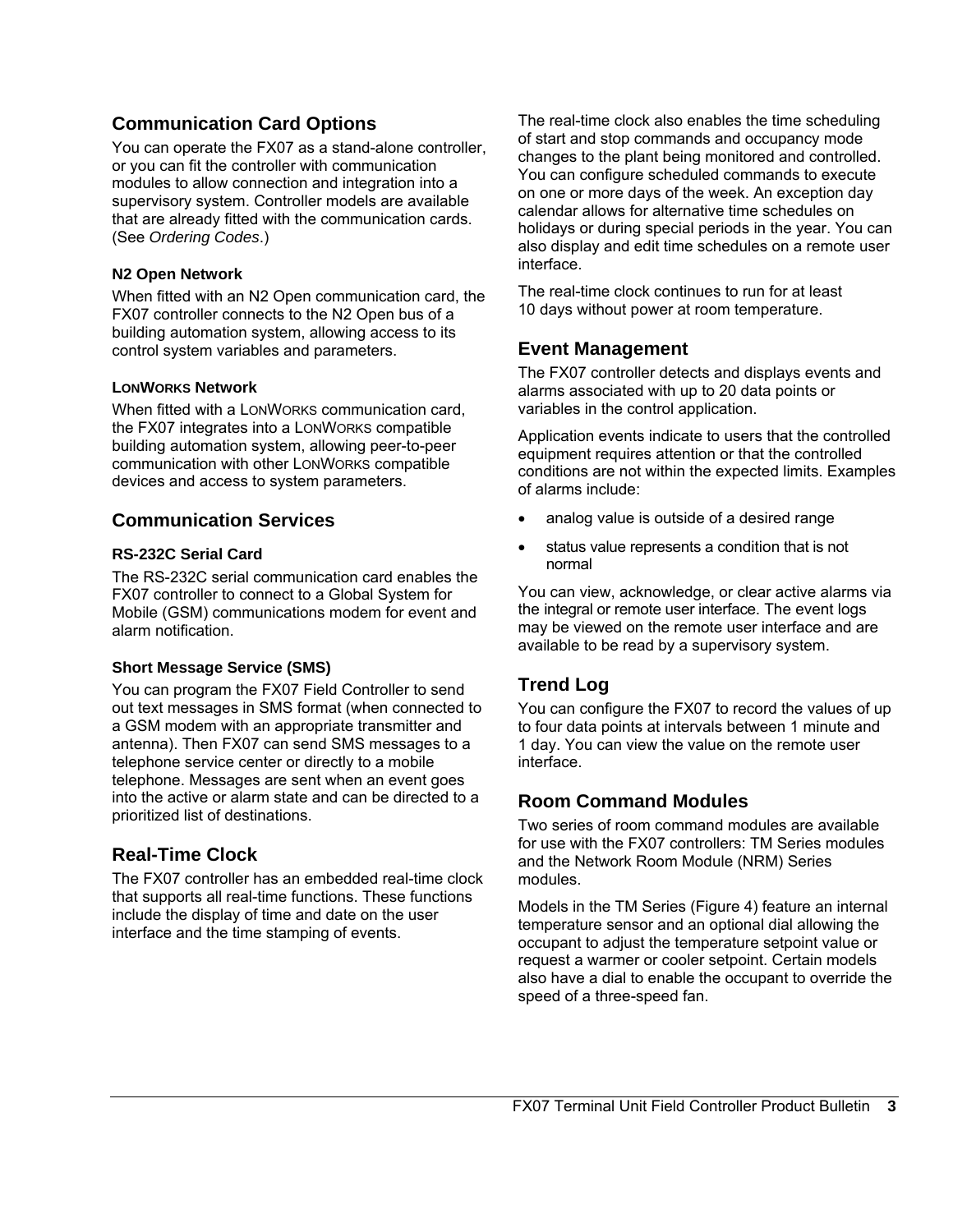The functions of the push button and LED indicator are configurable within the application. Typically the push button is configured to initiate a temporary occupancy period (at night or weekends, for example) and the LED provides occupancy status indication.

The push button and LED indicator are configurable within the application. A typical application configures the push button to allow initiation of a temporary occupancy period (at night or weekends, for example) and the LED to provide occupancy status indication.



### **Figure 4: TM Series Room Command Module**

The TM Series room command module for North America has the 120 x 80 mm (4.72 x 3.15 in.) enclosure and is marked with dual temperature units  $(^{\circ}$ F and  $^{\circ}$ C).

The NRM Series (Figure 5) are intelligent devices and communicate with the FX07 via the serial display bus port. Models in the NRM Series feature an internal temperature sensor and optionally an LCD display and dial allowing the occupant to adjust the temperature setpoint value. Certain models also have a fan button, which allows the occupant to override the speed of a three-speed fan. The override status of the fan appears on the LCD display.

The NRM also has a feature that enables the initiation of a temporary occupancy period (at night or weekends, for example), and you can configure the LCD to blink when the controller is not in the occupied mode.



**Figure 5: NRM European Room Command Module** 

The NRM Series room command modules for North America (Figure 6) have an additional button for the selection of the units on the temperature display (°F or °C). These modules are available in the 120 x 80 mm (4.72 x 3.15 in.) enclosure.



### **Figure 6: NRM Series of Room Command Modules for North America**

### **FX Tools**

FX Tools is a software suite used to program, download, test, and commission the Facility Explorer devices, including the FX07 Field Controller. FX Tools software is available in two versions: FX Tools Express and FX Tools Pro. They comprise one or more of the following, depending on the version:

- **FX Builder Express: Used to select a standard** application and configure it using a graphical user interface.
- **FX Builder:** Used to program an FX07 controller. FX Builder provides complete flexibility in programming the FX07 controller.
- **FX CommPro N2: Used to download, test, and** commission an FX07 controller on an N2 Open bus.
- **FX CommPro LON: Used to download, test, and** commission an FX07 controller on a LONWORKS network.

**4** FX07 Terminal Unit Field Controller Product Bulletin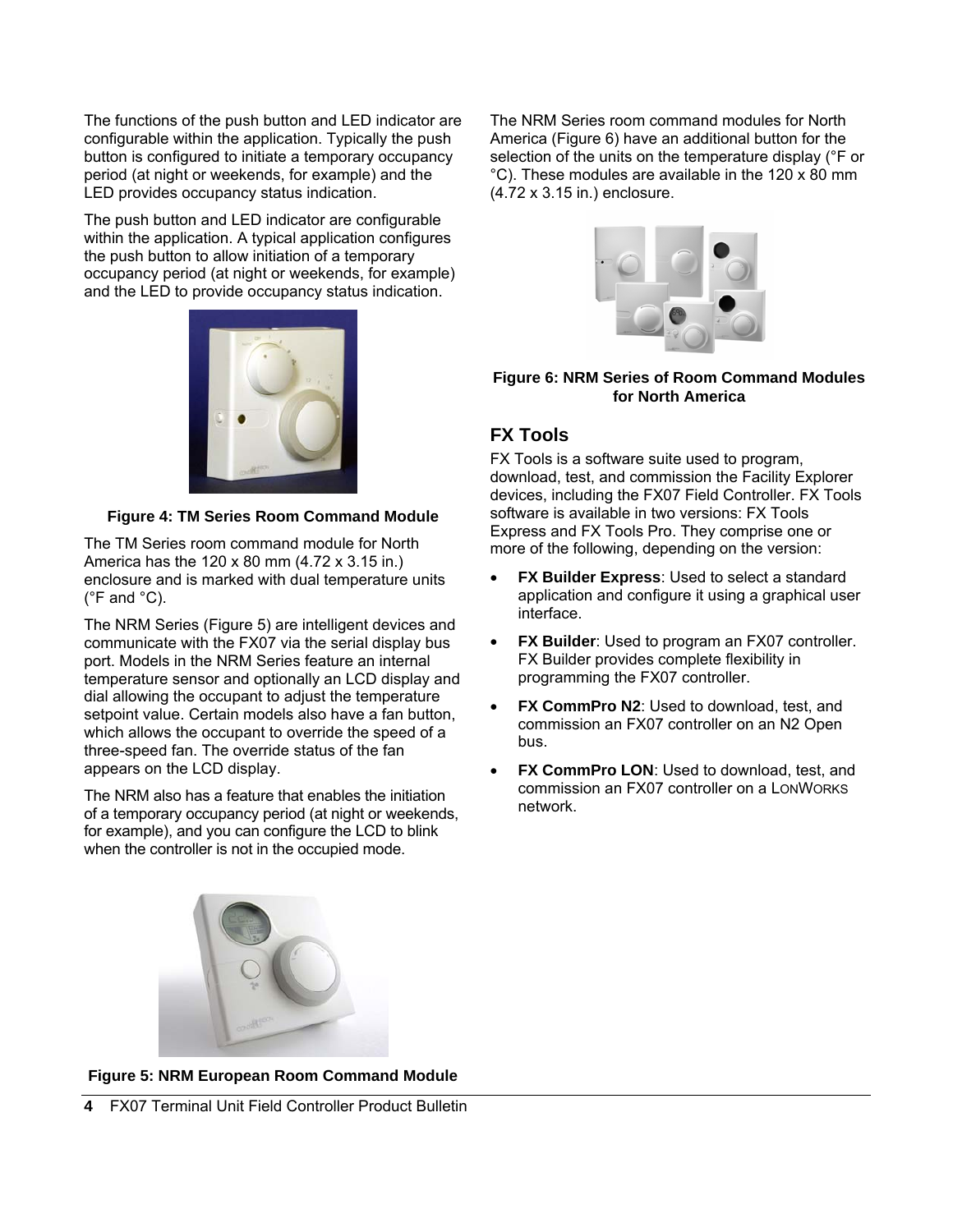### **Programming Key**

The FX07 is a fully programmable controller. You can download the application to the controller via a computer with FX CommPro. You can also upload or download the application via the FX Programming Key (Figure 7). If the FX07 has an integral display, plug the FX Programming Key directly into a socket behind the user keypad.

**IMPORTANT:** Use this FX07 controller only as an operating control. Where failure or malfunction of the FX07 could lead to personal injury or damage to the controlled equipment or other property, additional precautions must be designed into the control system. Incorporate and maintain other devices such as supervisory or alarm systems or safety or limit controls that are intended to warn of, or protect against, failure or malfunction of the FX07 controller.

**Figure 7: Programming Key**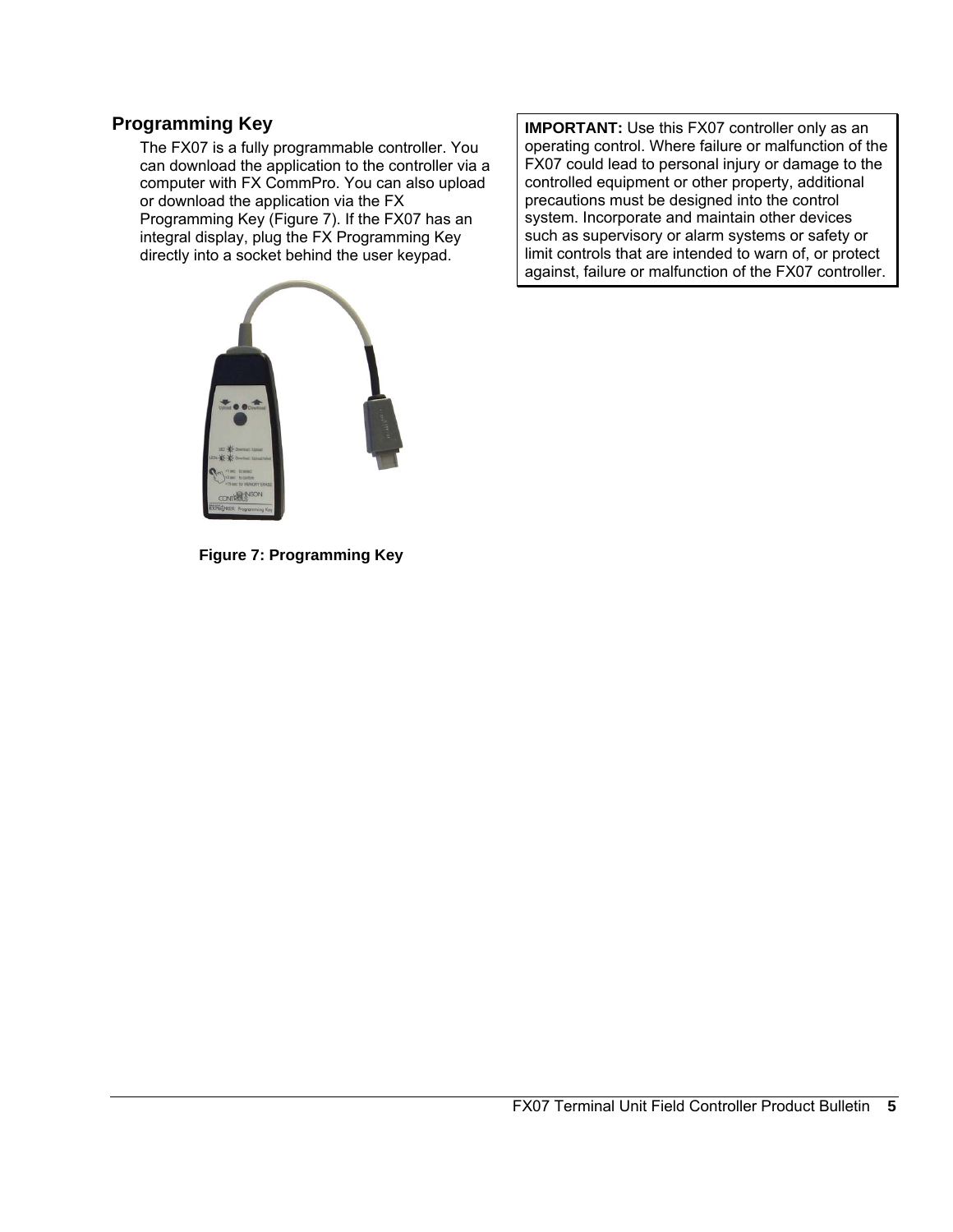# **FX07 Terminal Unit Controller Dimensions**<br>  $\begin{bmatrix} 108 \text{ mm} \\ (4.26 \text{ in.}) \end{bmatrix}$



**Figure 8: FX07 Controller Dimensions** 



**Figure 9: FX07 Controller with Display Dimensions**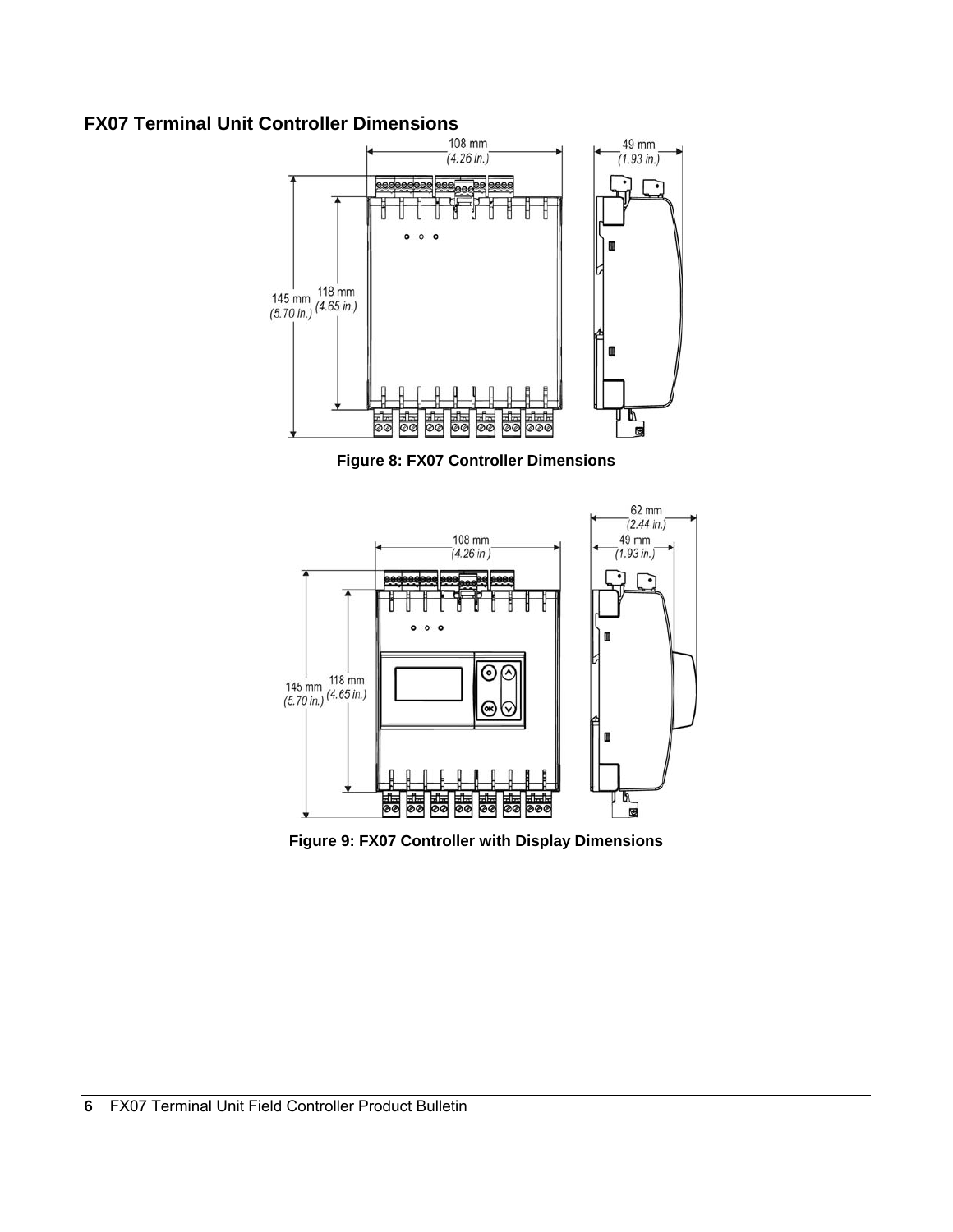### **NRM Network Room Module Dimensions**



**Figure 10: Network Room Module Dimensions** 



**Figure 11: Network Room Module Dimensions (North America Models)**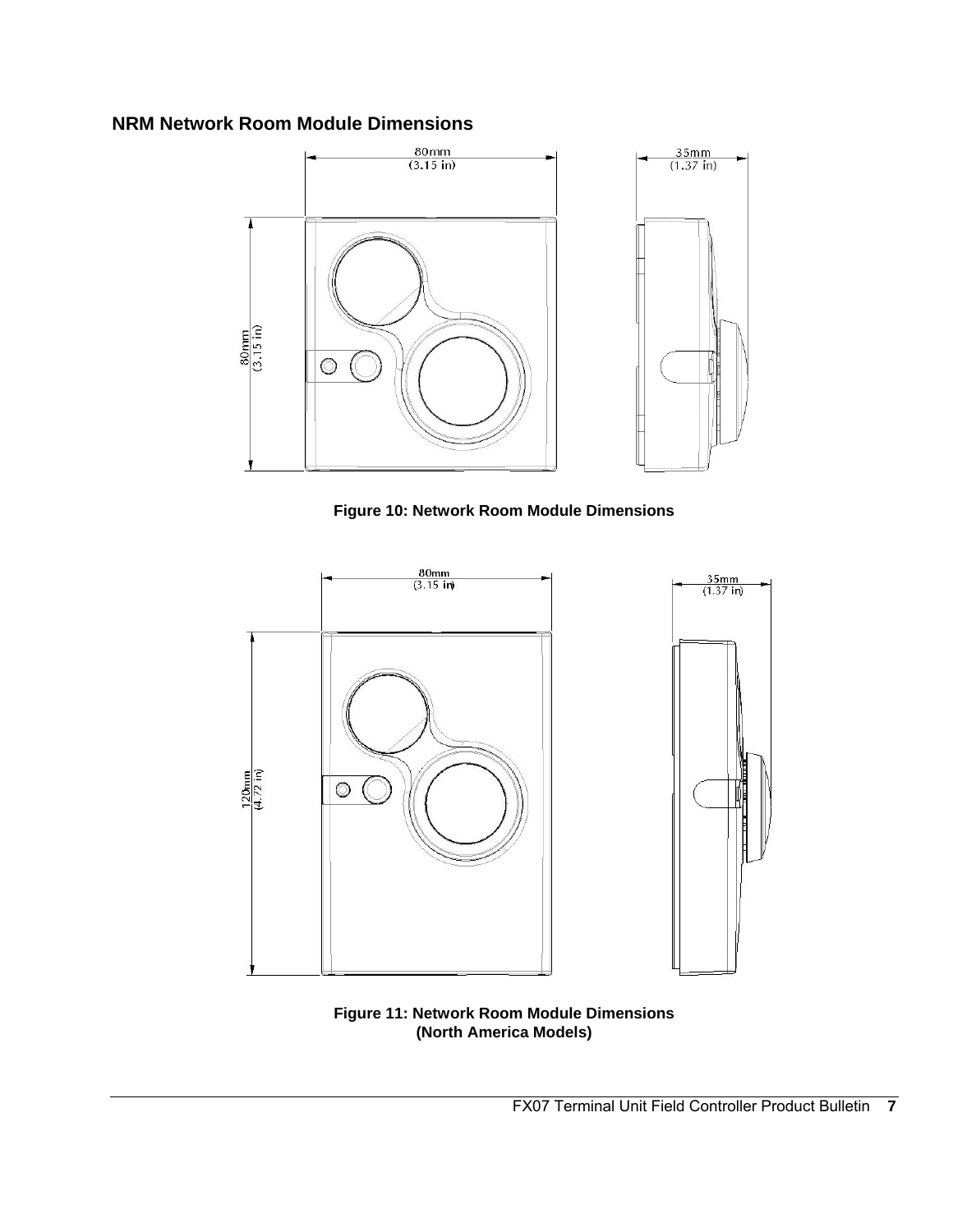### **Ordering Codes**

 $\overline{\phantom{a}}$ 

Tables 1 through 12 give ordering information for the FX07 Controllers, FX07 Accessories, Room Command Modules, and Configuration Software.

| <b>Product Code</b><br><b>Number</b> | <b>Description</b>                                                                                                            |
|--------------------------------------|-------------------------------------------------------------------------------------------------------------------------------|
| <b>LP-FX07D00-000C</b>               | FX07 Controller: 4 Als, 5 Dls, 2 AOs (0-10 V or PWM), 6 DOs (Relays), no communication<br>card                                |
| LP-FX07D01-000C                      | FX07 Controller: 4 Als, 5 Dls, 2 AOs (0-10 V or PWM), 6 DOs (Relays), N2 Open card                                            |
| LP-FX07D02-000C                      | FX07 Controller: 4 Als, 5 Dls, 2 AOs (0-10 V or PWM), 6 DOs (Relays), LONWORKS card                                           |
| LP-FX07D03-000C                      | FX07 Controller: 4 Als, 5 Dls, 2 AOs (0-10 V or PWM), 6 DOs (Relays), RS-232C card                                            |
| <b>LP-FX07D20-000C</b>               | FX07 Controller: 4 Als, 5 Dls, 2 AOs (0-10 V), 6 DOs (4 Relays, 2 Triacs), no communication<br>card                           |
| LP-FX07D21-000C                      | FX07 Controller: 4 Als, 5 Dls, 2 AOs (0-10 V), 6 DOs (4 Relays, 2 Triacs), N2 Open card                                       |
| LP-FX07D22-000C                      | FX07 Controller: 4 Als, 5 Dls, 2 AOs (0-10 V), 6 DOs (4 Relays, 2 Triacs), LONWORKS card                                      |
| LP-FX07D23-000C                      | FX07 Controller: 4 Als, 5 Dls, 2 AOs (0-10 V), 6 DOs (4 Relays, 2 Triacs), RS-232C card                                       |
| LP-FX07D30-000C                      | FX07 Controller: 4 Als, 5 Dls, 2 AOs (0-10 V), 6 DOs (3 Interlocked Relays, 1 Free Relay,<br>2 Triacs), no communication card |
| LP-FX07D31-000C                      | FX07 Controller: 4 Als, 5 Dls, 2 AOs (0-10 V), 6 DOs (3 Interlocked Relays, 1 Free Relay,<br>2 Triacs), N2 Open card          |
| LP-FX07D32-000C                      | FX07 Controller: 4 Als, 5 Dls, 2 AOs (0-10 V), 6 DOs (3 Interlocked Relays, 1 Free Relay,<br>2 Triacs), LONWORKS card         |
| LP-FX07D33-000C                      | FX07 Controller: 4 Als, 5 Dls, 2 AOs (0-10 V), 6 DOs (3 Interlocked Relays, 1 Free Relay,<br>2 Triacs) RS-232C card           |

**Table 1: FX07 Controller (24 VAC Power Supply, without Integral Display) Ordering Information** 

### **Table 2: FX07 Controller (24 VAC Power Supply, with Integral Display) Ordering Information**

| <b>Product Code</b><br><b>Number</b> | <b>Description</b>                                                                                  |
|--------------------------------------|-----------------------------------------------------------------------------------------------------|
| LP-FX07D50-000C                      | FX07 Controller: 4 Als, 5 Dls, 2 AOs (0-10 V or PWM), 6 DOs (Relays), no communication<br>card      |
| LP-FX07D51-000C                      | FX07 Controller: 4 Als, 5 Dls, 2 AOs (0-10 V or PWM), 6 DOs (Relays), N2 Open card                  |
| LP-FX07D52-000C                      | FX07 Controller: 4 Als, 5 Dls, 2 AOs (0-10 V or PWM), 6 DOs (Relays), LONWORKS card                 |
| LP-FX07D53-000C                      | FX07 Controller: 4 Als, 5 Dls, 2 AOs (0-10 V or PWM), 6 DOs (Relays), RS-232C card                  |
| <b>LP-FX07D70-000C</b>               | FX07 Controller: 4 Als, 5 Dls, 2 AOs (0-10 V), 6 DOs (4 Relays, 2 Triacs), no communication<br>card |
| LP-FX07D71-000C                      | FX07 Controller: 4 Als, 5 Dls, 2 AOs (0-10 V), 6 DOs (4 Relays, 2 Triacs), N2 Open card             |
| Continued on next page               |                                                                                                     |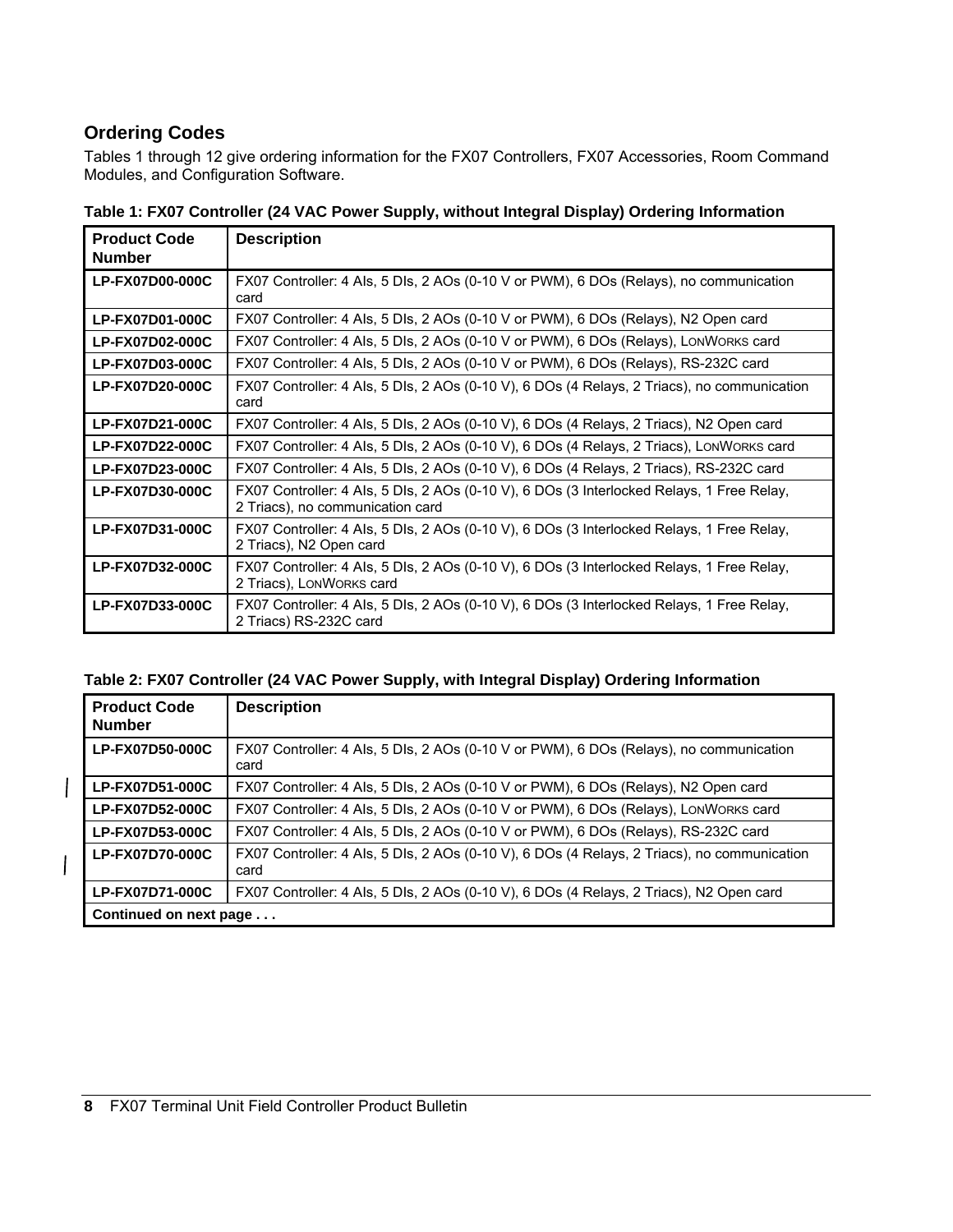| <b>Product Code</b><br>Number (Cont.) | <b>Description</b>                                                                                                            |
|---------------------------------------|-------------------------------------------------------------------------------------------------------------------------------|
| LP-FX07D72-000C                       | FX07 Controller: 4 Als, 5 Dls, 2 AOs (0-10 V), 6 DOs (4 Relays, 2 Triacs), LONWORKS card                                      |
| LP-FX07D73-000C                       | FX07 Controller: 4 Als, 5 Dls, 2 AOs (0-10 V), 6 DOs (4 Relays, 2 Triacs), RS-232C card                                       |
| LP-FX07D80-000C                       | FX07 Controller: 4 Als, 5 Dls, 2 AOs (0-10 V), 6 DOs (3 Interlocked Relays, 1 Free Relay,<br>2 Triacs), no communication card |
| LP-FX07D81-000C                       | FX07 Controller: 4 Als, 5 Dls, 2 AOs (0-10 V), 6 DOs (3 Interlocked Relays, 1 Free Relay,<br>2 Triacs), N2 Open card          |
| LP-FX07D82-000C                       | FX07 Controller: 4 Als, 5 Dls, 2 AOs (0-10 V), 6 DOs (3 Interlocked Relays, 1 Free Relay,<br>2 Triacs), LONWORKS card         |
| LP-FX07D83-000C                       | FX07 Controller: 4 Als, 5 Dls, 2 AOs (0-10 V), 6 DOs (3 Interlocked Relays, 1 Free Relay,<br>2 Triacs) RS-232C card           |

 $\overline{\phantom{a}}$ 

 $\overline{1}$ 

 $\overline{1}$ 

### **Table 3: FX07 Controller (90 to 240 VAC Power Supply, without Integral Display) Ordering Information - Not Available in North America**

| <b>Product Code</b><br><b>Number</b> | <b>Description</b>                                                                                                            |
|--------------------------------------|-------------------------------------------------------------------------------------------------------------------------------|
| <b>LP-FX07A00-000C</b>               | FX07 Controller: 4 Als, 5 Dls, 2 AOs (0-10 V or PWM), 6 DOs (Relays), no communication card                                   |
| LP-FX07A01-000C                      | FX07 Controller: 4 Als, 5 Dls, 2 AOs (0-10 V or PWM), 6 DOs (Relays), N2 Open card                                            |
| LP-FX07A02-000C                      | FX07 Controller: 4 Als, 5 Dls, 2 AOs (0-10 V or PWM), 6 DOs (Relays), LONWORKS card                                           |
| LP-FX07A03-000C                      | FX07 Controller: 4 Als, 5 Dls, 2 AOs (0-10 V or PWM), 6 DOs (Relays), RS-232C card                                            |
| <b>LP-FX07A20-000C</b>               | FX07 Controller: 4 Als, 5 Dls, 2 AOs (0-10 V), 6 DOs (4 Relays, 2 Triacs), no communication<br>card                           |
| LP-FX07A21-000C                      | FX07 Controller: 4 Als, 5 Dls, 2 AOs (0-10 V), 6 DOs (4 Relays, 2 Triacs), N2 Open card                                       |
| LP-FX07A22-000C                      | FX07 Controller: 4 Als, 5 Dls, 2 AOs (0-10 V), 6 DOs (4 Relays, 2 Triacs), LONWORKS card                                      |
| LP-FX07A23-000C                      | FX07 Controller: 4 Als, 5 Dls, 2 AOs (0-10 V), 6 DOs (4 Relays, 2 Triacs), RS-232C card                                       |
| <b>LP-FX07A30-000C</b>               | FX07 Controller: 4 Als, 5 Dls, 2 AOs (0-10 V), 6 DOs (3 Interlocked Relays, 1 Free Relay,<br>2 Triacs), no communication card |
| LP-FX07A31-000C                      | FX07 Controller: 4 Als, 5 Dls, 2 AOs (0-10 V), 6 DOs (3 Interlocked Relays, 1 Free Relay,<br>2 Triacs), N2 Open card          |
| LP-FX07A32-000C                      | FX07 Controller: 4 Als, 5 Dls, 2 AOs (0-10 V), 6 DOs (3 Interlocked Relays, 1 Free Relay,<br>2 Triacs), LONWORKS card         |
| LP-FX07A33-000C                      | FX07 Controller: 4 Als, 5 Dls, 2 AOs (0-10 V), 6 DOs (3 Interlocked Relays, 1 Free Relay,<br>2 Triacs) RS-232C card           |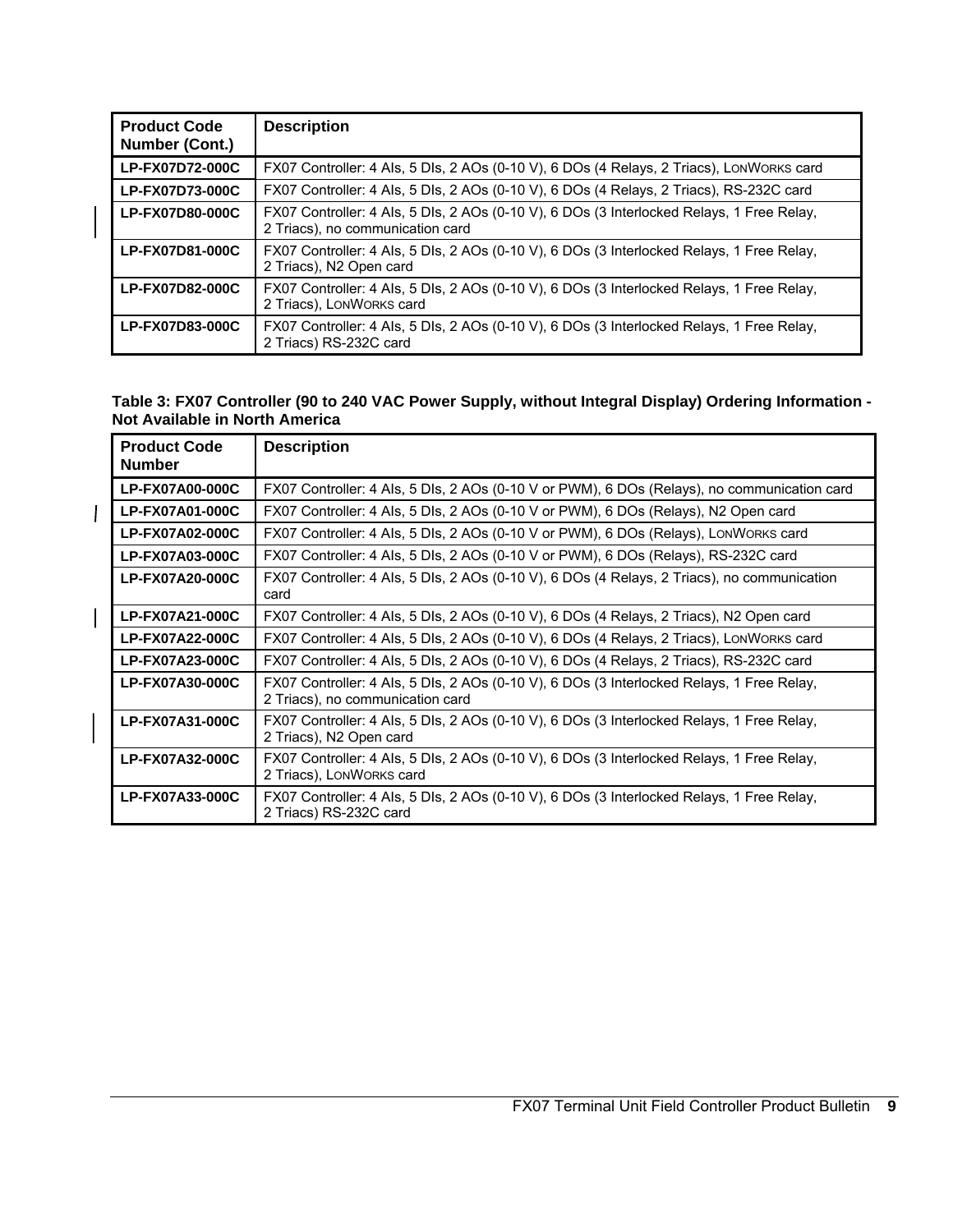| Table 4: FX07 Controller (90 to 240 VAC Power Supply, with Integral Display) - Not Available in |  |
|-------------------------------------------------------------------------------------------------|--|
| <b>North America</b>                                                                            |  |

| <b>Product Code</b><br><b>Number</b> | <b>Description</b>                                                                                                            |
|--------------------------------------|-------------------------------------------------------------------------------------------------------------------------------|
| <b>LP-FX07A50-000C</b>               | FX07 Controller: 4 Als, 5 Dls, 2 AOs (0-10 V or PWM), 6 DOs (Relays), no communication card                                   |
| LP-FX07A51-000C                      | FX07 Controller: 4 Als, 5 Dls, 2 AOs (0-10 V or PWM), 6 DOs (Relays), N2 Open card                                            |
| <b>LP-FX07A52-000C</b>               | FX07 Controller: 4 Als, 5 Dls, 2 AOs (0-10 V or PWM), 6 DOs (Relays), LONWORKS card                                           |
| <b>LP-FX07A53-000C</b>               | FX07 Controller: 4 Als, 5 Dls, 2 AOs (0-10 V or PWM), 6 DOs (Relays), RS-232C card                                            |
| <b>LP-FX07A70-000C</b>               | FX07 Controller: 4 Als, 5 Dls, 2 AOs (0-10 V), 6 DOs (4 Relays, 2 Triacs), no communication<br>card                           |
| <b>LP-FX07A71-000C</b>               | FX07 Controller: 4 Als, 5 Dls, 2 AOs (0-10 V), 6 DOs (4 Relays, 2 Triacs), N2 Open card                                       |
| LP-FX07A72-000C                      | FX07 Controller: 4 Als, 5 Dls, 2 AOs (0-10 V), 6 DOs (4 Relays, 2 Triacs), LONWORKS card                                      |
| <b>LP-FX07A73-000C</b>               | FX07 Controller: 4 Als, 5 Dls, 2 AOs (0-10 V), 6 DOs (4 Relays, 2 Triacs), RS-232C card                                       |
| LP-FX07A80-000C                      | FX07 Controller: 4 Als, 5 Dls, 2 AOs (0-10 V), 6 DOs (3 Interlocked Relays, 1 Free Relay,<br>2 Triacs), no communication card |
| LP-FX07A81-000C                      | FX07 Controller: 4 Als, 5 Dls, 2 AOs (0-10 V), 6 DOs (3 Interlocked Relays, 1 Free Relay,<br>2 Triacs), N2 Open card          |
| LP-FX07A82-000C                      | FX07 Controller: 4 Als, 5 Dls, 2 AOs (0-10 V), 6 DOs (3 Interlocked Relays, 1 Free Relay,<br>2 Triacs), LONWORKS card         |
| LP-FX07A83-000C                      | FX07 Controller: 4 Als, 5 Dls, 2 AOs (0-10 V), 6 DOs (3 Interlocked Relays, 1 Free Relay,<br>2 Triacs) RS-232C card           |

### **Table 5: Communication Card Ordering Information**

 $\overline{\phantom{a}}$ 

| <b>Product Code</b><br><b>Number</b> | <b>Description</b>                   |
|--------------------------------------|--------------------------------------|
| <b>LP-NET071-000C</b>                | N2 Open communication card for FX07  |
| <b>LP-NET072-000C</b>                | LONWORKS communication card for FX07 |
| <b>LP-NET073-000C</b>                | RS-232C communication card for FX07  |

### **Table 6: Accessories Ordering Information**

| <b>Product Code</b><br><b>Number</b> | <b>Description</b>                                                     |
|--------------------------------------|------------------------------------------------------------------------|
| LP-KIT100-000C                       | <b>FX Programming Key</b>                                              |
| DT-9100-8901                         | Power Supply Adapter for Programming Key: 230 VAC/12 VDC (Europe Only) |
| LP-KIT007-001C                       | Interface Cable for standard land-line modem, 1.5 m (4.9 ft)           |
| LP-KIT007-013C                       | Null modem cable for computer connection, 3 m (9.8 ft)                 |
| LP-KIT007-014C                       | Null modem cable for computer connection, 15 m (49.2 ft)               |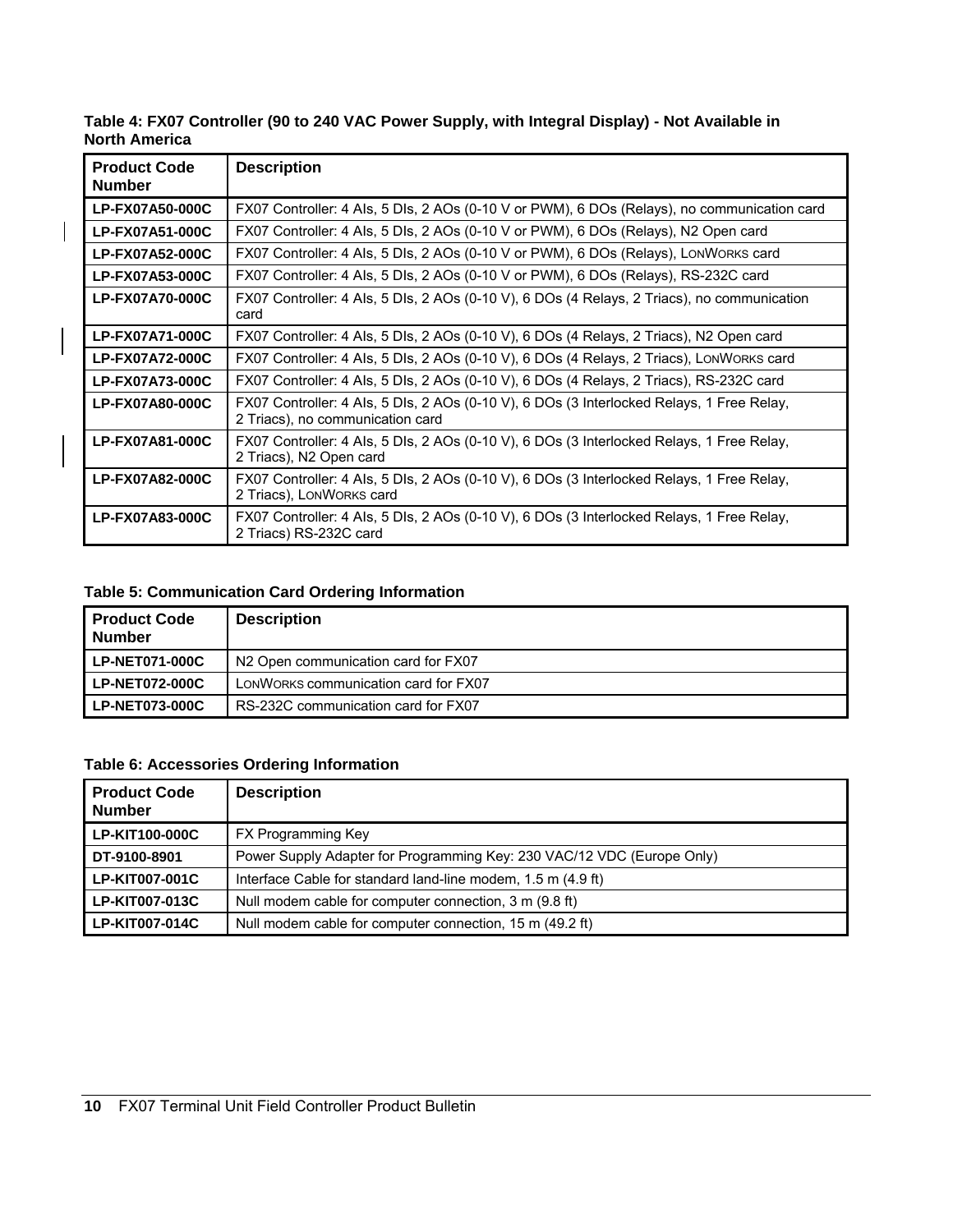### **Table 7: Room Command Modules - Available in Europe (Room Sensor Modules – 80 x 80 mm [3.15 x 3.15 in.], °C [TM Series without Display])**

| <b>Product Code</b><br><b>Number</b> | <b>Description</b>                                                                      |
|--------------------------------------|-----------------------------------------------------------------------------------------|
| TM-2140-0000                         | Room Sensor Module, temperature sensor only                                             |
| TM-2150-0000                         | Room Sensor Module, occupancy button and LED                                            |
| TM-2160-0000                         | Room Sensor Module, 12-28°C setpoint dial, occupancy button and LED                     |
| TM-2160-0002                         | Room Sensor Module, 12-28°C setpoint dial, occupancy button and LED, fan speed override |
| TM-2160-0005                         | Room Sensor Module, $+/-$ setpoint dial, occupancy button and LED                       |
| TM-2160-0007                         | Room Sensor Module, +/- setpoint dial, occupancy button and LED, fan speed override     |
| TM-2190-0000                         | Room Sensor Module, 12-28°C setpoint dial                                               |
| TM-2190-0005                         | Room Sensor Module, +/- setpoint dial                                                   |

### **Table 8: Room Command Modules - Available in Europe (Network Room Modules with Serial Bus Connection to FX07 – 80 x 80 mm [3.15 x 3.15 in.], °C)**

| <b>Product Code</b><br><b>Number</b> | <b>Description</b>                                                                                                        |
|--------------------------------------|---------------------------------------------------------------------------------------------------------------------------|
| <b>LP-NRM001-000C</b>                | Network Room Module, temperature sensor only, no display, no setpoint dial                                                |
| <b>LP-NRM002-000C</b>                | Network Room Module with LCD display, temperature sensor, setpoint dial, occupancy function                               |
| <b>LP-NRM003-000C</b>                | Network Room Module with LCD display, temperature sensor, setpoint dial, fan speed override<br>button, occupancy function |

### **Table 9: Room Command Modules - Available in North America (Room Sensor Modules - 120 x 80 mm [4.72 x 3.15 in.], °F/°C [TM Series without Display])**

| <b>Product Code</b><br><b>Number</b> | <b>Description</b>                                                                                 |
|--------------------------------------|----------------------------------------------------------------------------------------------------|
| TM-2141-0000                         | Room Sensor Module, temperature sensor only                                                        |
| TM-2151-0000                         | Room Sensor Module, occupancy button and LED                                                       |
| TM-2161-0000                         | Room Sensor Module, 54-82°F/12-28°C setpoint dial, occupancy button and LED                        |
| TM-2161-0002                         | Room Sensor Module, 54-82°F/12-28°C setpoint dial, occupancy button and LED, fan speed<br>override |
| TM-2161-0005                         | Room Sensor Module, +/- setpoint dial, occupancy button and LED                                    |
| TM-2161-0007                         | Room Sensor Module, +/- setpoint dial, occupancy button and LED, fan speed override                |
| TM-2191-0000                         | Room Sensor Module, 54-82°F/12-28°C setpoint dial                                                  |
| TM-2191-0005                         | Room Sensor Module, +/- setpoint dial                                                              |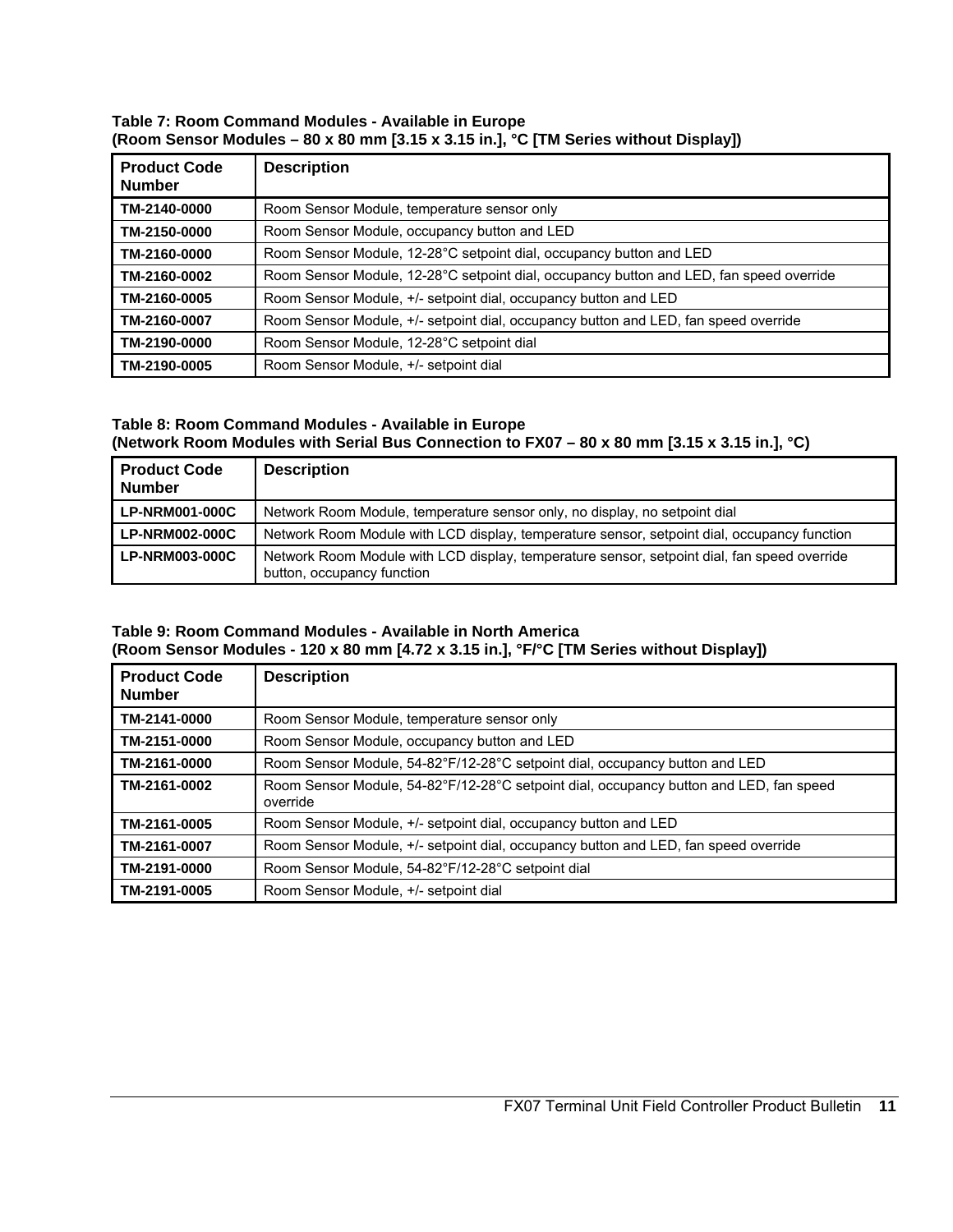### **Table 10: Room Command Modules - Available in North America (Network Room Modules with Serial Bus Connection to FX07)**

| <b>Product Code</b><br><b>Number</b> | <b>Description</b>                                                                                                                                                                       |
|--------------------------------------|------------------------------------------------------------------------------------------------------------------------------------------------------------------------------------------|
| <b>LP-NRM001-000C</b>                | Network Room Module, temperature sensor only, no display, no setpoint dial - 80 x 80 mm<br>$(3.15 \times 3.15 \text{ in.})$                                                              |
| <b>LP-NRM052-000C</b>                | Network Room Module with display, temperature sensor, setpoint dial, °C/°F button, occupancy<br>function - 80 x 80 mm $(3.15 \times 3.15 \text{ in.})$                                   |
| <b>LP-NRM053-000C</b>                | Network Room Module with display, temperature sensor, setpoint dial, fan speed override button,<br>°C/°F button, occupancy function - 80 x 80 mm (3.15 x 3.15 in.)                       |
| <b>LP-NRM101-000C</b>                | Network Room Module, temperature sensor only, no display, no setpoint dial - 120 x 80 mm<br>$(4.72 \times 3.15 \text{ in.})$                                                             |
| <b>LP-NRM152-000C</b>                | Network Room Module with display, temperature sensor, setpoint dial, °C/°F button, occupancy<br>function - 120 x 80 mm (4.72 x 3.15 in.)                                                 |
| <b>LP-NRM153-000C</b>                | Network Room Module with display, temperature sensor, setpoint dial, fan speed override button,<br>$^{\circ}$ C/ $^{\circ}$ F button, occupancy function - 120 x 80 mm (4.72 x 3.15 in.) |

### **Table 11: User Interfaces Ordering Information**

| <b>Product Code</b><br><b>Number</b> | <b>Description</b>                                                                      |
|--------------------------------------|-----------------------------------------------------------------------------------------|
| LP-DIS60P20-0C                       | Remote Medium User Interface (MUI Version 3) - Panel Mount                              |
| LP-DIS60P21-0C                       | Remote Medium User Interface (MUI Version 3) - Wall Mount                               |
| LP-KIT007-000C                       | Link cable for the connection of the FX07 to the Panel Mount MUI display - 3 m (9.8 ft) |

### **Table 12: Software Ordering Information**

| <b>Product Code</b><br><b>Number</b> | <b>Description</b>                                                                  |
|--------------------------------------|-------------------------------------------------------------------------------------|
| <b>LP-FXTPRO-0</b>                   | FX Tools Pro CD-Rom (FX Builder, FX Builder Express, FX CommPro N2, FX CommPro Lon) |
| <b>LP-FXTEXP-0</b>                   | FX Tools Express CD-Rom (FX Builder Express, FX CommPro N2)                         |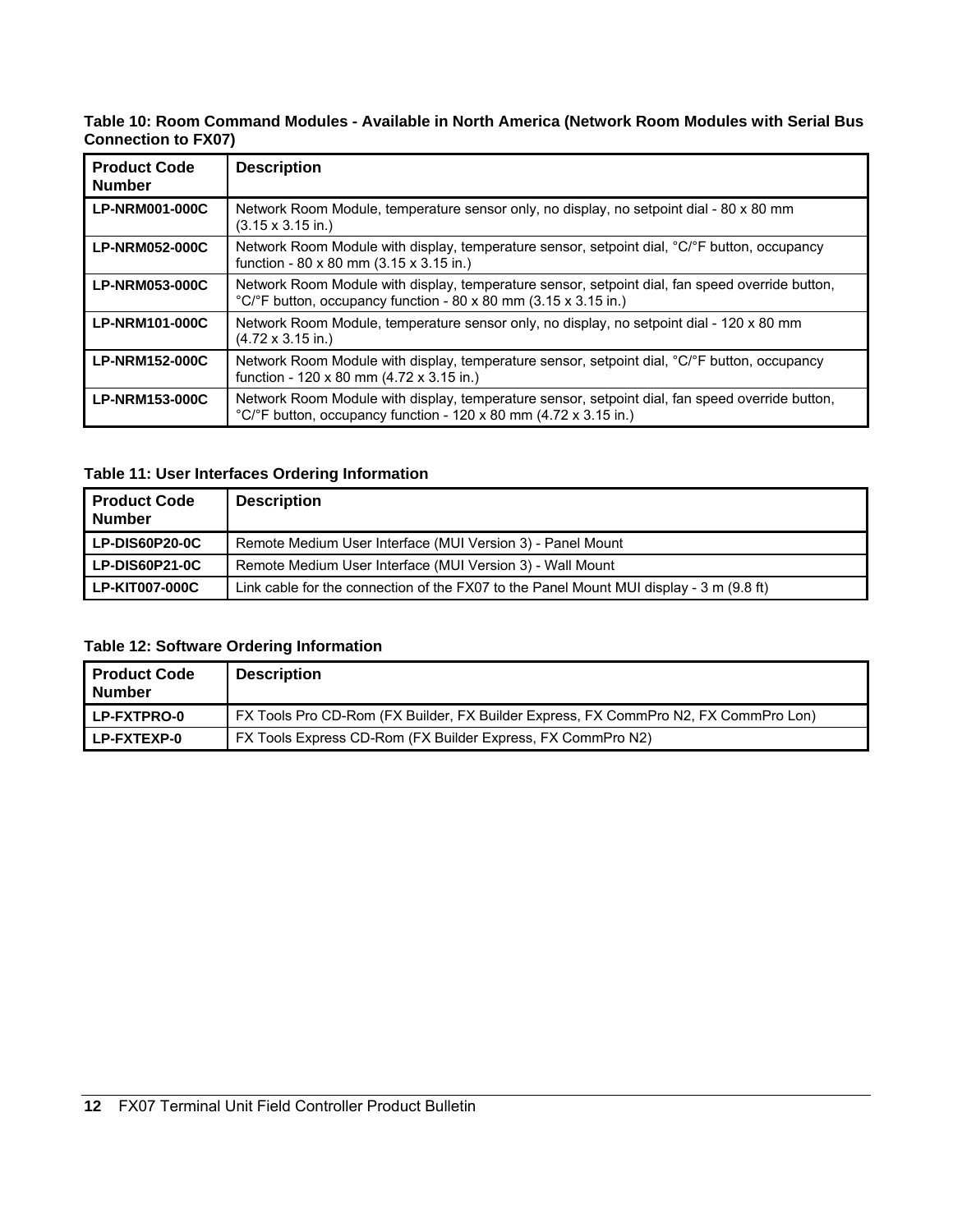### **Technical Specifications**

| <b>Product Codes</b>                              | LP-FX07xxx-xxx                                                                                                                         |                                                               |  |                                                                   |  |
|---------------------------------------------------|----------------------------------------------------------------------------------------------------------------------------------------|---------------------------------------------------------------|--|-------------------------------------------------------------------|--|
| <b>Power Requirements</b>                         | LP-FX07Dxx-xxx: 24 VAC/DC ±15%, 50/60 Hz - SELV (Europe) - Class 2 North America                                                       |                                                               |  |                                                                   |  |
|                                                   | LP-FX07Axx-xxx: 90 to 240 VAC, 50/60 Hz (Not available in North America)                                                               |                                                               |  |                                                                   |  |
| <b>Power Consumption</b>                          | LP-FX07Dxx-xxx: 9 VA maximum                                                                                                           |                                                               |  |                                                                   |  |
|                                                   | LP-FX07Axx-xxx: 17 VA maximum                                                                                                          |                                                               |  |                                                                   |  |
| <b>Housing Material</b>                           | ABS + polycarbonate, self-extinguishing: UL 94-V0 flammability rating.                                                                 |                                                               |  |                                                                   |  |
| <b>Protection Class</b>                           | IP20 CEI/EN60529                                                                                                                       |                                                               |  |                                                                   |  |
| <b>Ambient Operating</b><br><b>Conditions</b>     | -40 to 50°C (-40 to 122°F), 10 to 95% RH (noncondensing)<br>Note that the integral user interface does not operate below -20°C (-4°F). |                                                               |  |                                                                   |  |
| <b>Ambient Storage</b>                            | -40 to +70°C (-40 to 158°F)                                                                                                            |                                                               |  |                                                                   |  |
| <b>Conditions</b>                                 | 10 to 95% RH (noncondensing)                                                                                                           |                                                               |  |                                                                   |  |
| <b>Power Supply for</b><br><b>Panel Mount MUI</b> | 15 VDC on Remote Display connector at 100 mA maximum                                                                                   |                                                               |  |                                                                   |  |
| <b>Power Supply</b>                               | 15 VDC 20 mA power supply for active sensors (also used for PWM outputs)                                                               |                                                               |  |                                                                   |  |
| <b>Outputs for Als</b>                            | 5 VDC 15 mA power supply for ratiometric sensors                                                                                       |                                                               |  |                                                                   |  |
| <b>Analog Inputs</b>                              | 16-bit resolution - not isolated                                                                                                       |                                                               |  |                                                                   |  |
|                                                   | <b>Sensor Type</b>                                                                                                                     | <b>Full Linearization Range</b>                               |  | Accuracy at 20°C (68°F) Ambient<br>(Sensor Accuracy Not Included) |  |
|                                                   | A99                                                                                                                                    | -50 to 100°C (-58 to 212°F)                                   |  | $\pm 0.5^{\circ}$ C ( $\pm 1^{\circ}$ F)                          |  |
|                                                   | NTC 10K                                                                                                                                | -40 to 150°C (-40 to 300°F)                                   |  | $\pm 0.5$ °C ( $\pm 1$ °F)                                        |  |
|                                                   | PT1000 Extended                                                                                                                        | -50 to 160°C (-58 to 320°F)                                   |  | $\pm 0.5^{\circ}$ C ( $\pm 1^{\circ}$ F)                          |  |
|                                                   | Ni1000 (JCI)                                                                                                                           | -45 to 120 $^{\circ}$ C (-49 to 248 $^{\circ}$ F)<br>0-10 VDC |  | $\pm 0.5^{\circ}$ C ( $\pm 1^{\circ}$ F)                          |  |
|                                                   | Active Voltage                                                                                                                         |                                                               |  | $±0.05$ VDC                                                       |  |
|                                                   | <b>Active Ratio-metric</b><br>0.5-4.5 VDC                                                                                              |                                                               |  | $±0.05$ VDC                                                       |  |
| <b>Display Range and</b><br><b>Resolution</b>     | -999 to 999 or -99.9 to 99.9                                                                                                           |                                                               |  |                                                                   |  |
| Digital (Binary)                                  | Voltage free contacts                                                                                                                  |                                                               |  |                                                                   |  |
| Inputs:                                           | Transition counter function at 50 Hz (minimum 10 ms ON and minimum 10 ms OFF)                                                          |                                                               |  |                                                                   |  |
| <b>Analog Outputs:</b>                            | 0-10 VDC, max. 3 mA, 13-bit resolution - not<br>isolated, accuracy ±0.1 VDC                                                            |                                                               |  | For actuating and control devices                                 |  |
|                                                   | Pulse Width Modulation (PWM) output at<br>100 Hz cycle frequency with 10 mA sink from<br>15 VDC reference power source                 |                                                               |  | For fan speed controllers with PWM input                          |  |
| Continued on next page                            |                                                                                                                                        |                                                               |  |                                                                   |  |

### **Table 13: FX07 Terminal Unit Field Controller (Part 1 of 3)**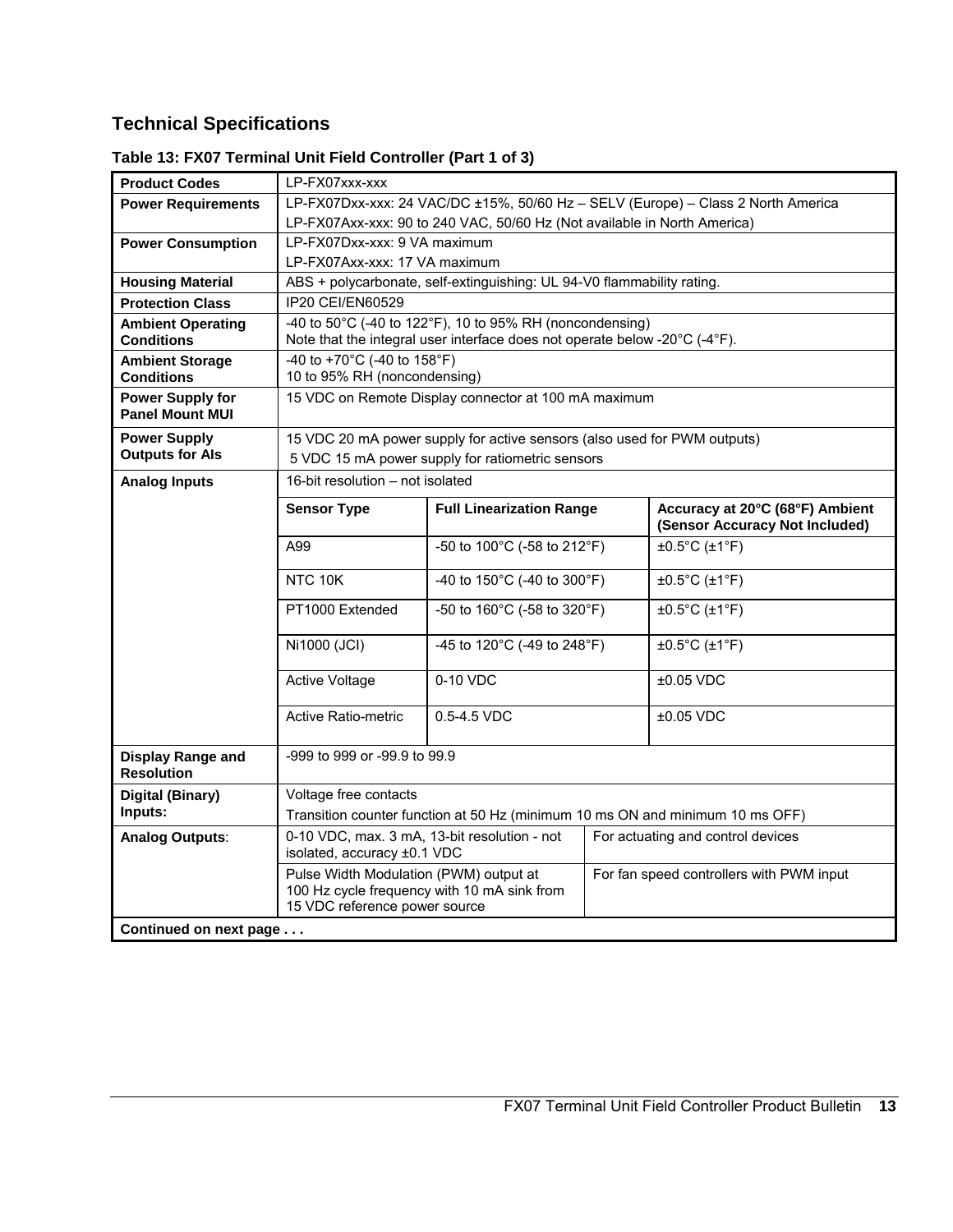### **FX07 Field Controller Technical Specifications (Part 2 of 3)**

| <b>Relay Outputs</b>                                             | Dielectric test voltage on open relay contact: 1,000 VAC RMS                                                                         |                              |                                                                    |                                                                                                                                                                               |
|------------------------------------------------------------------|--------------------------------------------------------------------------------------------------------------------------------------|------------------------------|--------------------------------------------------------------------|-------------------------------------------------------------------------------------------------------------------------------------------------------------------------------|
|                                                                  | Maximum relay switching rate at maximum load: 6 operations per minute                                                                |                              |                                                                    |                                                                                                                                                                               |
|                                                                  | Average relay contact life: 30,000 operations at maximum load.                                                                       |                              |                                                                    |                                                                                                                                                                               |
| Digital (Binary)<br><b>Outputs for</b><br><b>Specific Models</b> | <b>Model</b>                                                                                                                         | <b>Channel</b>               | <b>Type</b>                                                        | <b>Remark/Application</b>                                                                                                                                                     |
|                                                                  | FX07D0x-xxx<br>FX07D5x-xxx<br>FX07A0x-xxx<br>FX07A5x-xxx                                                                             | DO1, DO2,<br>DO <sub>3</sub> | SPST 8(3)A,<br>250 VAC relay<br>(Max. 24 VAC in<br>North America)  | Heavy duty relays that can be used to<br>switch electric heater up to 2 kW at<br>230 VAC. (Europe only)<br>Each relay contact is independent with its<br>own common terminal. |
|                                                                  |                                                                                                                                      | DO4, DO5,<br>DO <sub>6</sub> | SPST 3(1)A,<br>250 VAC relay.<br>(Max. 24 VAC in                   | Each relay contact is independent with its<br>own common terminal.                                                                                                            |
|                                                                  |                                                                                                                                      |                              | North America)                                                     |                                                                                                                                                                               |
|                                                                  | FX07D2x-xxx<br>FX07D3x-xxx                                                                                                           | DO1, DO2                     | 0.5A/24 VAC<br>triacs                                              | Low voltage 3-point incremental actuators<br>and thermal actuators                                                                                                            |
|                                                                  | FX07D7x-xxx                                                                                                                          |                              |                                                                    |                                                                                                                                                                               |
|                                                                  | FX07D8x-xxx                                                                                                                          |                              |                                                                    |                                                                                                                                                                               |
|                                                                  | FX07A2x-xxx                                                                                                                          | DO1, DO2                     | 0.5A / 250 VAC                                                     | Line voltage 3-point incremental actuators                                                                                                                                    |
|                                                                  | FX07A3x-xxx                                                                                                                          |                              | triacs.                                                            | and thermal actuators.                                                                                                                                                        |
|                                                                  | FX07A7x-xxx                                                                                                                          |                              | (Max. 24VAC in<br>North America)                                   | Can also be used to switch 24 VAC low<br>voltage devices.                                                                                                                     |
|                                                                  | FX07A8x-xxx                                                                                                                          |                              |                                                                    |                                                                                                                                                                               |
|                                                                  | FX07D2x-xxx                                                                                                                          | DO <sub>3</sub>              | SPST 8(3)A,<br>250 VAC relay.<br>(Max. 24 VAC in<br>North America) | Heavy duty relays that can be used to<br>switch electric heater up to 2 kW at<br>230 VAC (Europe only).                                                                       |
|                                                                  | FX07D3x-xxx                                                                                                                          |                              |                                                                    |                                                                                                                                                                               |
|                                                                  | FX07D7x-xxx                                                                                                                          |                              |                                                                    |                                                                                                                                                                               |
|                                                                  | FX07D8x-xxx                                                                                                                          | $DO4 - DO6$                  | SPST 3(1)A,<br>250 VAC relay.<br>(Max. 24 VAC in<br>North America) | On the FX07x2x-xxx and FX07x7-xxx<br>models, each relay contact is independent<br>with its own common terminal.                                                               |
|                                                                  | FX07A2x-xxx<br>FX07A3x-xxx                                                                                                           |                              |                                                                    |                                                                                                                                                                               |
|                                                                  | FX07A7x-xxx                                                                                                                          |                              |                                                                    |                                                                                                                                                                               |
|                                                                  | FX07A8x-xxx                                                                                                                          |                              |                                                                    | On the FX07x3x-xxx and FX07x8-xxx<br>model, DO4, DO5, DO6 relays are                                                                                                          |
|                                                                  |                                                                                                                                      |                              |                                                                    | physically interlocked such that only one<br>output can be closed at one time.<br>Application: 3-speed fan motors.                                                            |
| <b>Connection for</b>                                            |                                                                                                                                      |                              |                                                                    | Screw terminals for max. 2 x 1.5 $mm2$ (16 AWG) wires, included in the package                                                                                                |
| outputs and power                                                |                                                                                                                                      |                              |                                                                    |                                                                                                                                                                               |
| <b>Connection for</b>                                            |                                                                                                                                      |                              |                                                                    | Screw terminals for max. 1 x 1.5 mm <sup>2</sup> (16 AWG) wires or 2 x Belden® cable, 2-core twisted pair                                                                     |
| inputs and<br>LON/N2 Open Bus                                    | with shield $\geq$ 0.8 mm (20 AWG), included in the package                                                                          |                              |                                                                    |                                                                                                                                                                               |
| <b>Dimensions</b><br>(H x W x D)                                 | 145 (including terminals) x 108 x 49 mm (62 mm with display)<br>5.71 (including terminals) x 4.26 x 1.93 in. (2.45 in. with display) |                              |                                                                    |                                                                                                                                                                               |
| Continued on next page                                           |                                                                                                                                      |                              |                                                                    |                                                                                                                                                                               |